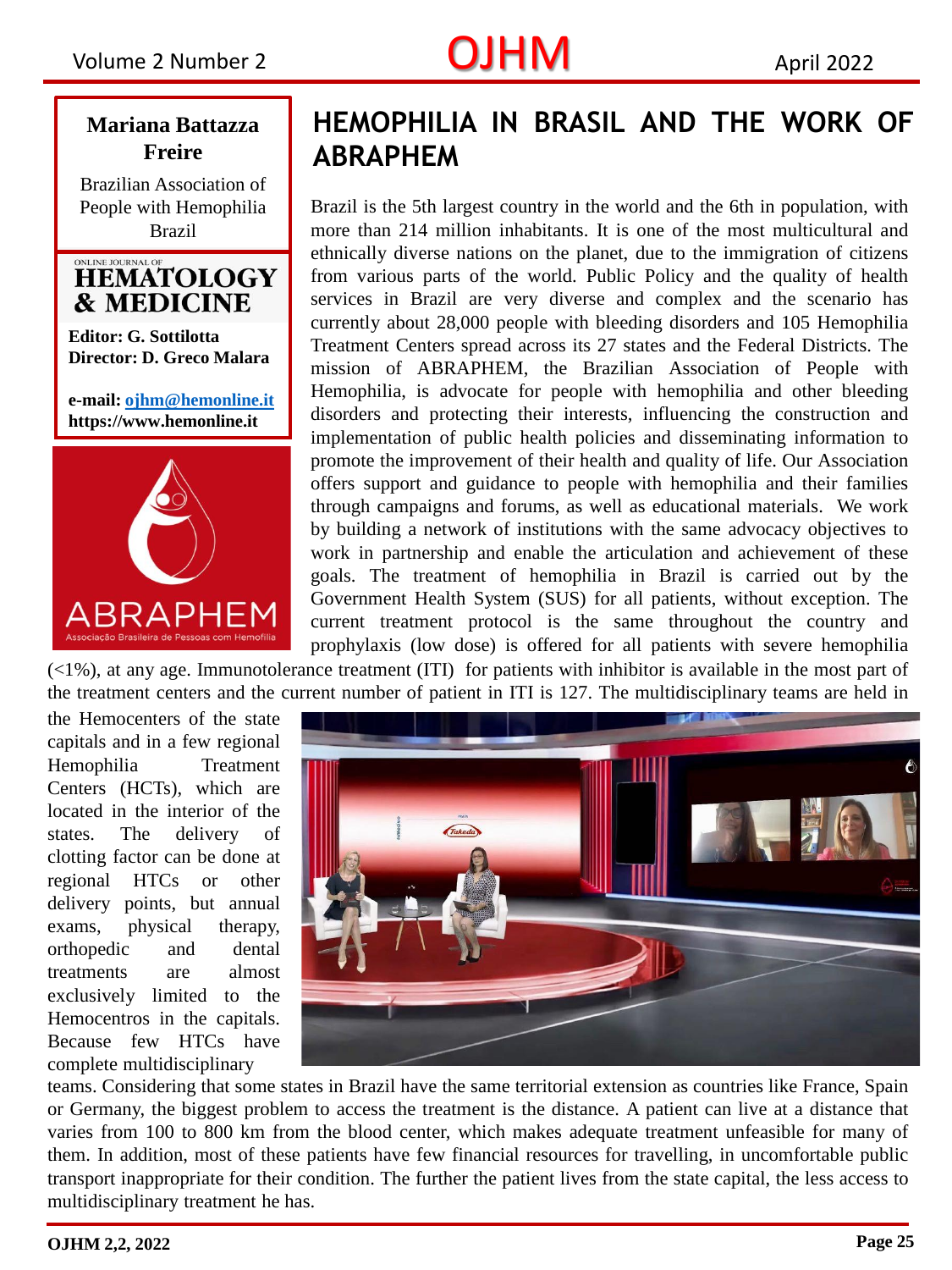## Volume 2 Number 2 **CUHM** April 2022

Another issue that brings inequality to access to treatment in the whole country is the training of health professionals, which is greater and better for professionals who work in large centers than for others. All these facts result in the development of different levels of hemophilic arthropathy in many patients, despite receiving prophylaxis treatment. To address this problem, in addition to advocacy and patient education actions, ABRAPHEM is starting an online training course for dentists in coagulopathies, with the aim of training professionals in the interior of the states and giving better access for patients to professionals able to handle them properly. Coordinated by Prof. Dr. Vinicius Rabelo, technical advisor at ABRAPHEM, this course will take place with monthly mentoring from the teacher to all students, during 6 months.



In the last year, ABRAPHEM created, produced and distributed 3 unpublished educational materials. The first of these is a board game called Dominating the Universe of Hemophilia. The game uses imagination and fantasy to explore a universe with rockets, planets, constellations and, with this methodology, help to resignify the child's experience with hemophilia treatment, stimulating their autonomy and acceptance of such treatment. The game aims to increase the knowledge of the child and their families about hemophilia and the treatment of prophylaxis and addresses this issue allowing the child to participate in this process as an active person who builds knowledge. The game was distributed by ABRAPHEM free of charge to all children with hemophilia in Brazil, aged between 6 and 9 years, in partnership with 37 Blood Centers and 5 Associations in 23 states in the country in 2021. In addition to the game, 10,000 ID Cards and 5,000 Booklets about the Rights of People with Hemophilia in Brazil were created and distributed. The Card was made to facilitate the patient's journey to hospitals and other health units and contains patient data, blood center contacts, emergency contacts and basic information for health professionals in emergency situations. The booklet guides patients and their families about current legislation and the care rights of patients with hemophilia and provides instructions didactically on how to obtain these benefits.